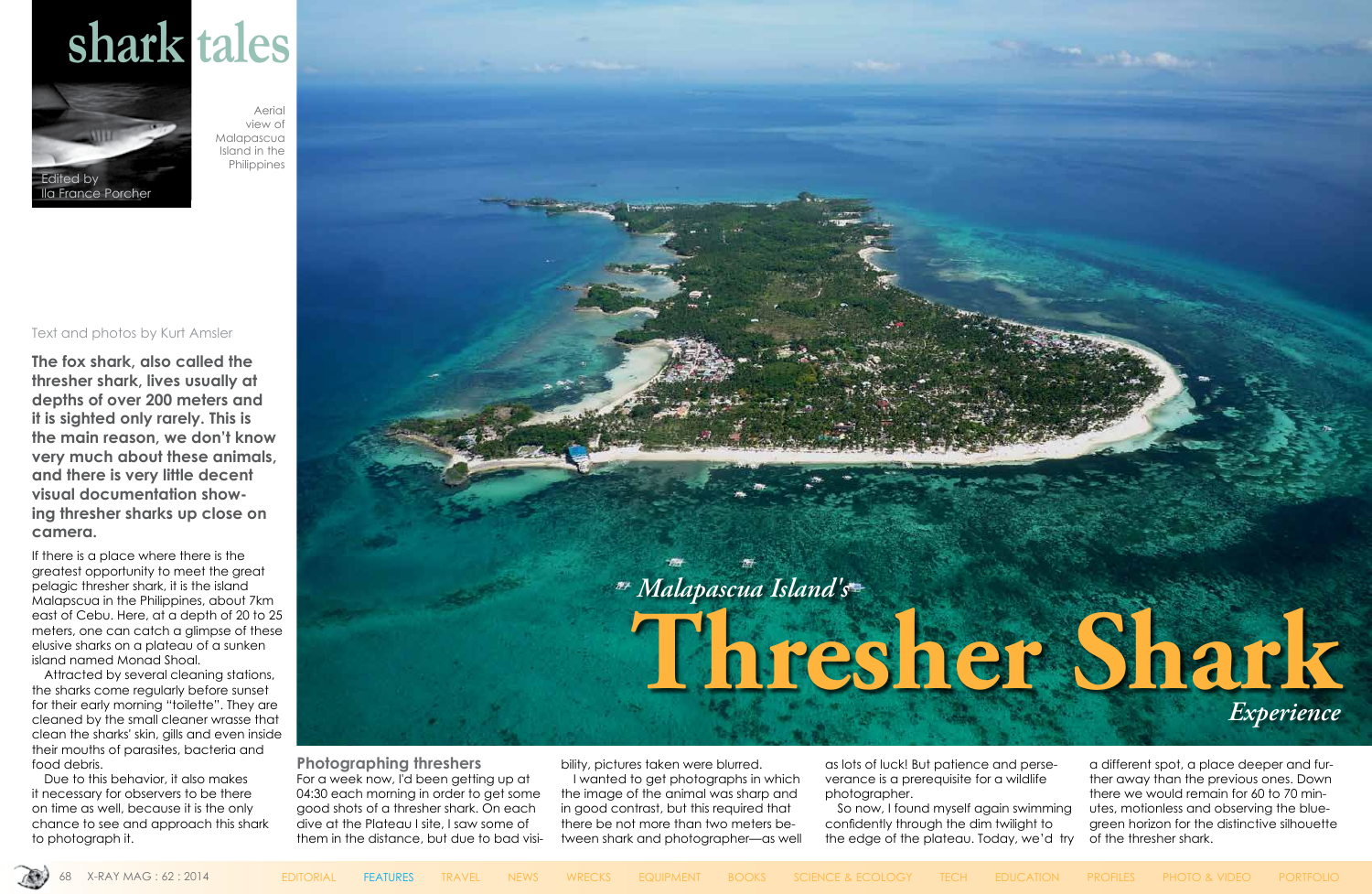

 The Australasia-wide perpetual photo and video shootout with close to US\$100,000 in prizes!



## JOIN THE UNDERWATER SNAPSHOT OF AUSTRALASIA **[underwaterproject.org](http://www.underwater.com.au)**

We were located right on a steep wall dropping to over 200 meters below us. But instead of sharks appearing, just swells of very cold water arrived from the depths below. I wished I'd had a few more millimeters of neoprene on my body.



dive in. explore. discover underwater.com.au



## **Thresher Sharks**



Already 50 minutes had passed, and thanks to nitrox 40/60, we were still good on bottom time. Around us, it was noticeably brighter now. I was still hopeful and set the camera to these

new light conditions—to be prepared just in case.

But now something seemed to be happening in the blue-green infinity—a dark shadow appeared, still hazy but slowly more and more clear. Suddenly a huge, approximately four-meter thresher swam right up to me!

Rushing adrenaline replaced, within seconds, the chill of the morning certainly not for fear of the sharks, but



rather the pressure not make any mistakes, either technically or behaviorly, and risk losing this incredible chance. But the old routine came flowing back after a few seconds, and I followed all the action through the viewfinder of my camera.

The shark approached slowly but surely. Then suddenly, something strange happened. In less than three meters off camera, with its pectoral fins laterally turned, the shark stopped

Thresher shark with cleaner wrasse on mouth